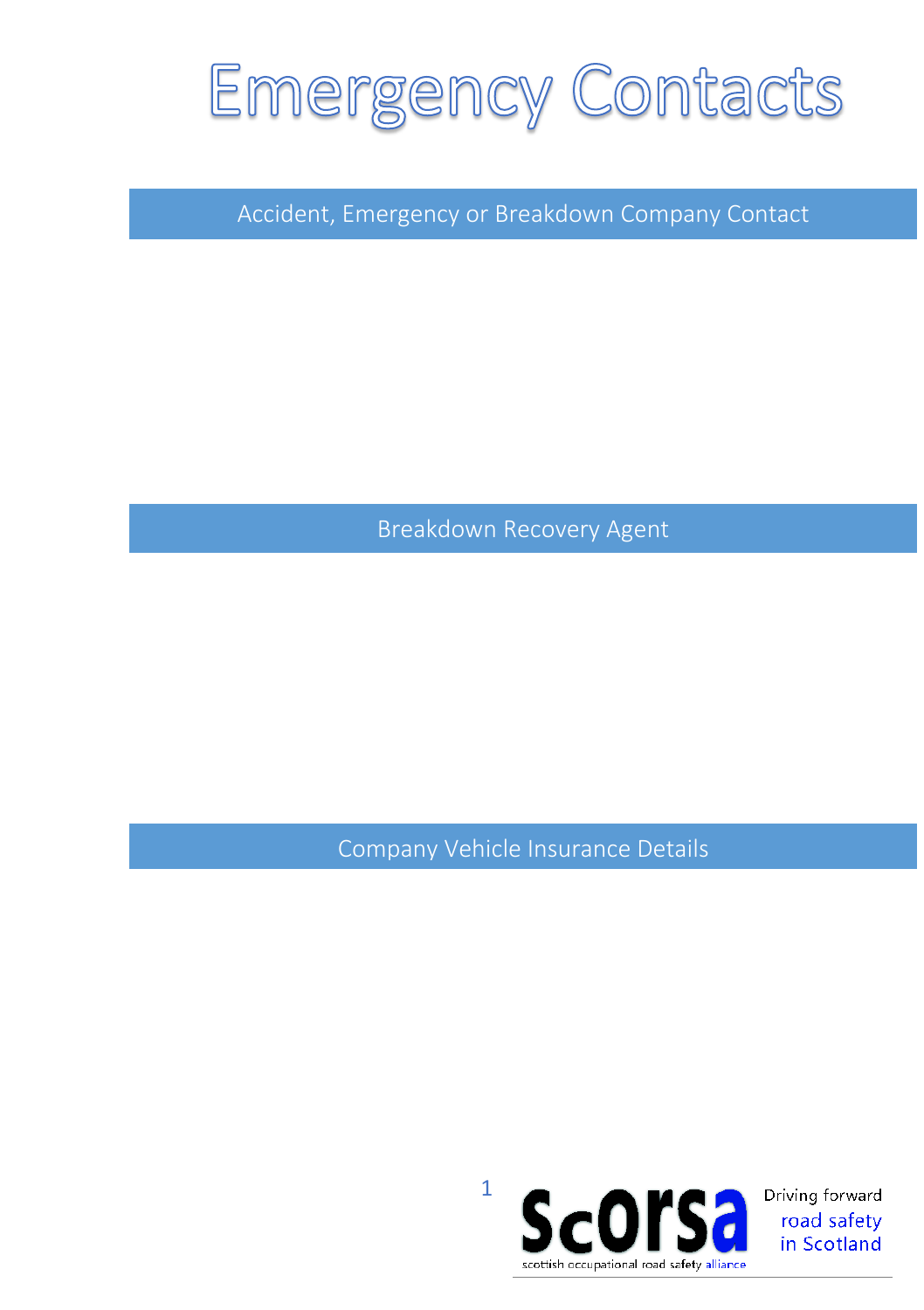# Introduction

Driving can be one of the most dangerous activities we do, and driving for work tends to be riskier than driving for private reasons. The risk often increases with the greater distances we travel. Together we have a duty to keep everyone safe on the road.

We, as an organisation, have a legal responsibility towards all staff, whether the vehicle they are using is owned by us, by the member of staff or by any other party. Anyone driving for work has a responsibility to make sure the risks are properly identified and managed. This requires effective planning.

This booklet is designed to help you as a driver by providing some essential guidance and contact details.

The content of this handbook should be considered in conjunction with our Management of Occupational Road Risk (MORR) Policy.

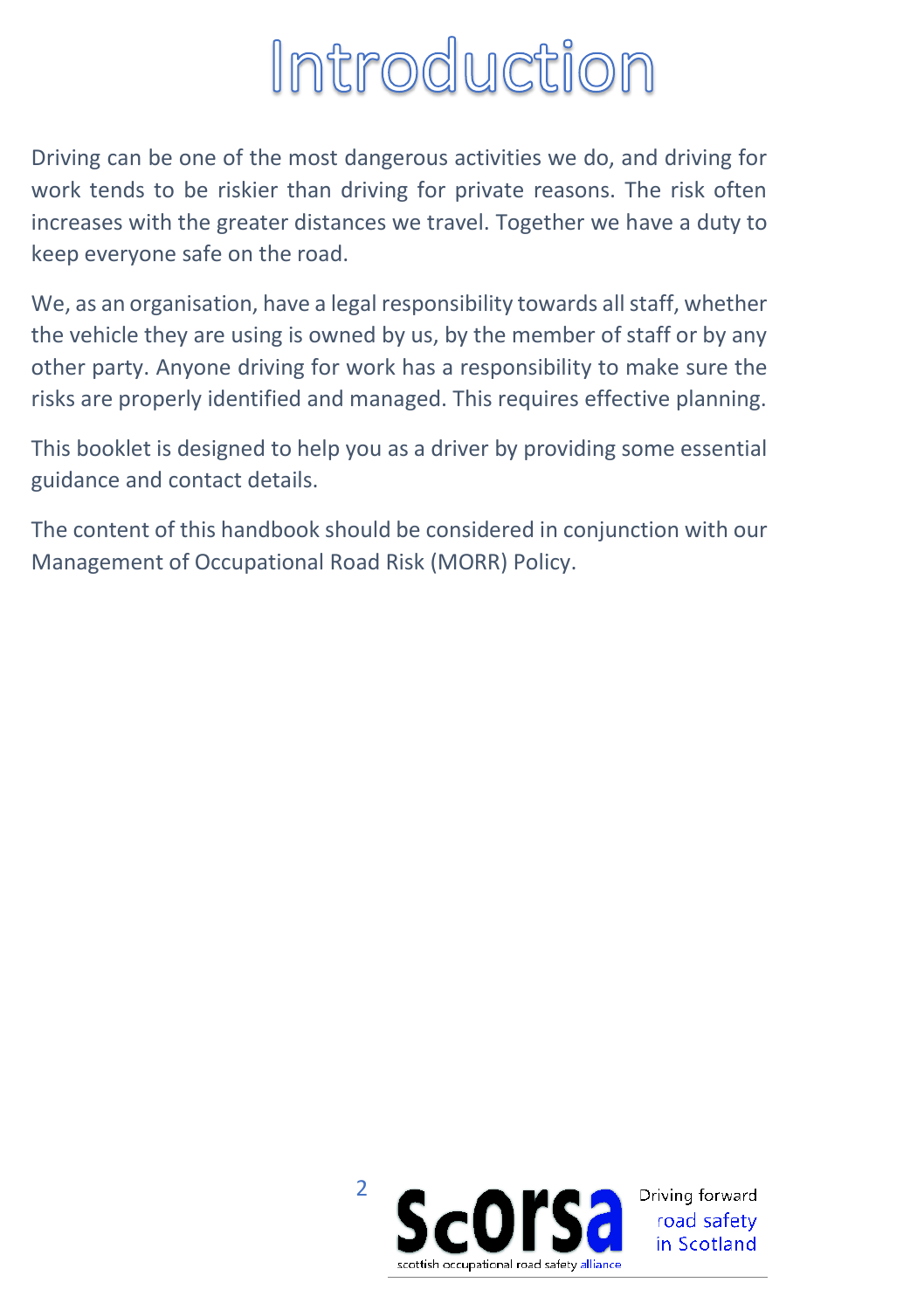

#### Vehicles

**Authorisation to Drive –** You should not drive this or any other vehicle on company business unless authorised to do so. At all times you must:

- legally be entitled to drive the type of vehicle you are using
- use a vehicle which is safe and road legal
- be competent to drive safely
- use the vehicle for suitable purposes

**Company Vehicles –** You must be authorised to drive any specific class or type of vehicle owned by our company. You must:

- Complete all relevant inspection/maintenance logs and checks prior to any journey.
- You are required to complete the driver logbook for every journey. Under Section 172 of the Road Traffic Act 1988, we need to know who is driving a vehicle owned by us at any given time.
- Ensure the vehicle is suitable for the journey/purpose you intend to undertake.
- Any issues identified with the vehicle should be reported immediately to our identified company contact.

**Using your own vehicle –** You must be authorised to use your own vehicle for company purposes. The vehicle must be:

- taxed and hold a current MOT where relevant
- insured by you for business use
- maintained in a roadworthy condition

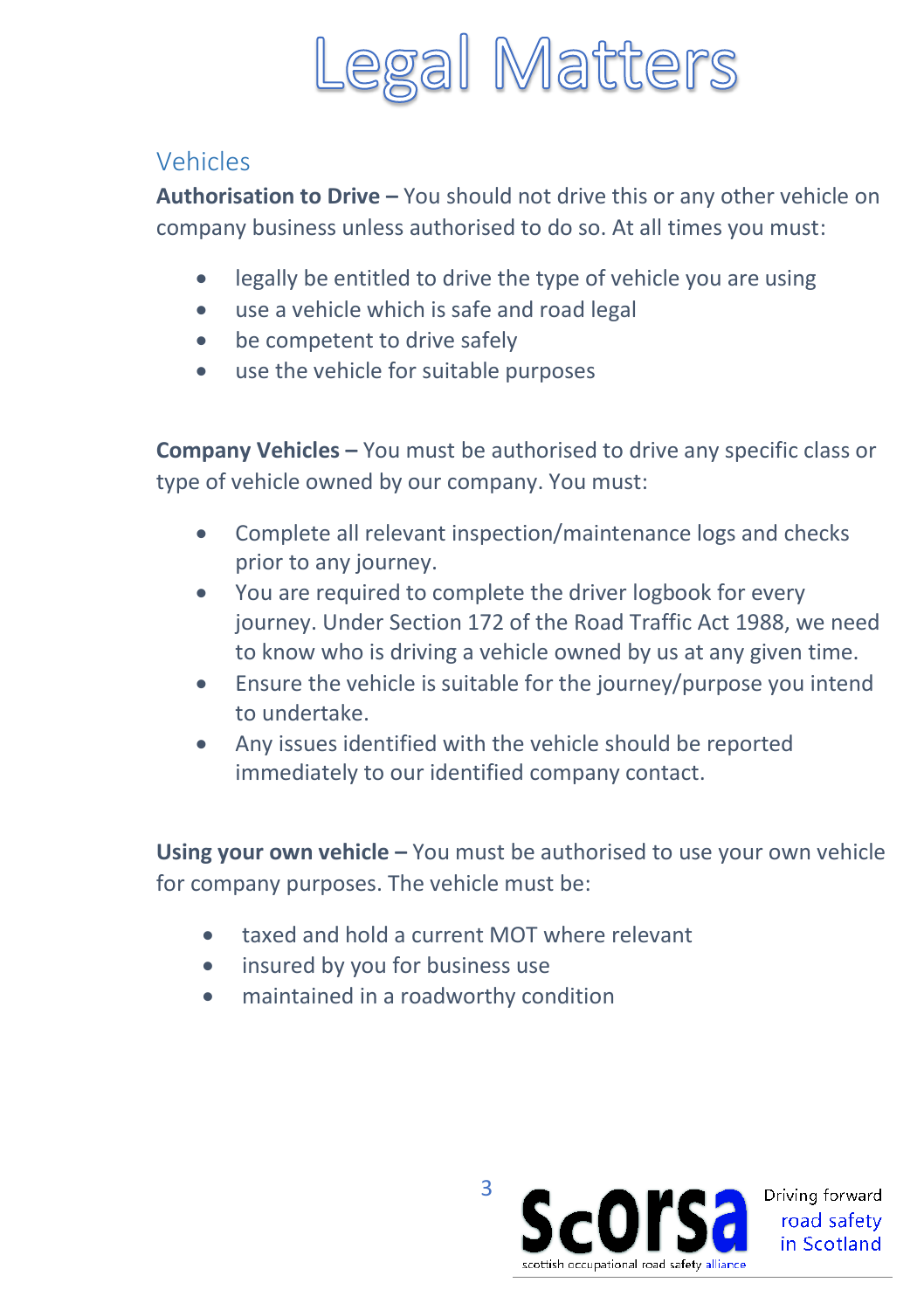

#### Motoring Offences

Any motoring offences committed either during work related or other journeys are your responsibility. Prosecution and/or accumulation of penalty points may contravene your employee's contract and therefore could result in suspension and/or dismissal. All motoring offence convictions whether dealt with by court proceedings, fixed penalty ticket or diversionary training course should be notified to your Line Manager.

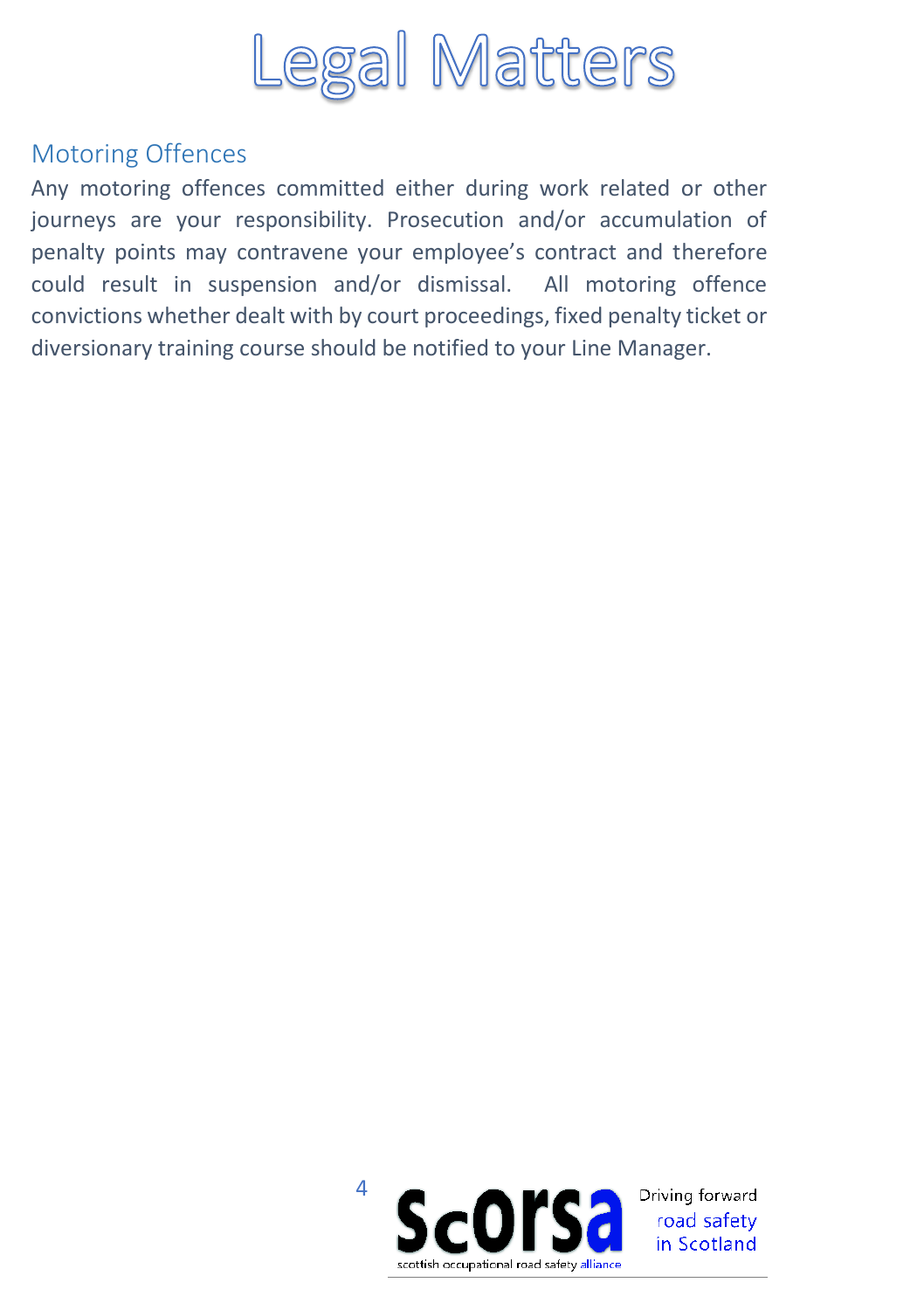# Accident Procedures

Should you be involved in an accident you should follow the guidance provided in the Highway Code, rules 274 to 287. You must cooperate fully with members of the emergency services and provide them with any information they request.

You should not admit any liability or make any statements to the press.

#### Accident

If you are involved in an accident which causes damage or injury to any other person, vehicle, animal or property you **MUST:**

- STOP
- Give your own and vehicle owners name and address along with the vehicle registration number and insurance details to anyone having reasonable grounds for requiring these.
- If you do not give your name and address at the time of the collision, the incident should be reported to the police as soon as reasonably practicable or in any case within 24 hours.

*Road Traffic Act 1988, Section 170*

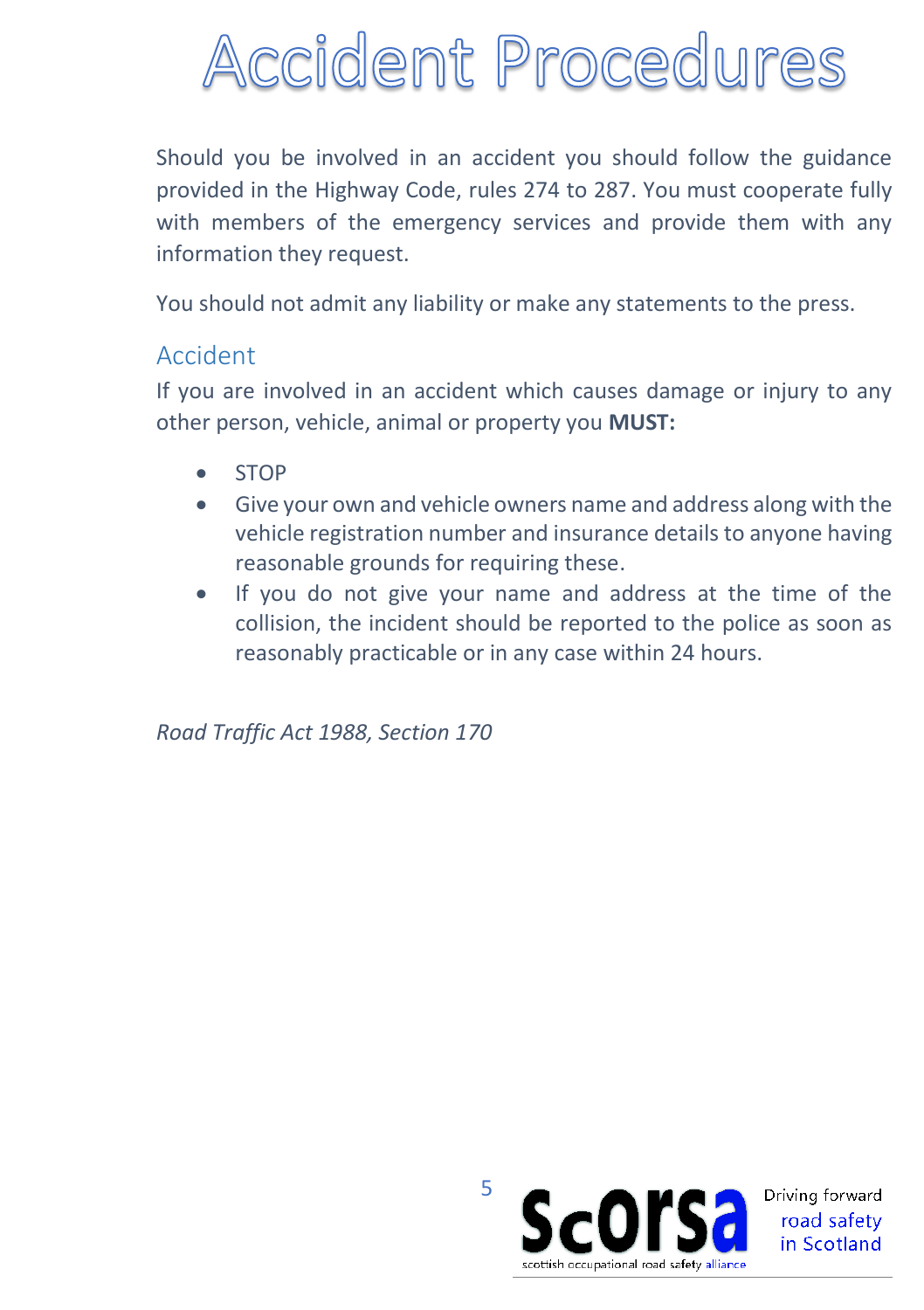# Accident Procedures

#### Some Practical Tips

- Ensure all persons involved are safe and immediately seek medical assistance for those injured.
- If the Emergency Services are required, furnish them with relevant information and a contact number. Remain at the scene until they allow you to leave.
- If safe to do so remove all vehicle occupants to a place of safety and take steps to warn other road users of the incident.
- Do not move injured persons unless there is an immediate risk of further injury from fire or other vehicles.
- Obtain the names and addresses of any independent witnesses.
- Do not move your vehicle until it is safe to do so or when instructed by the Emergency Services.

Do not continue on a journey following any accident unless you are sure the vehicle is in a safe and roadworthy condition.

#### Reporting and Recording;

Following involvement in an accident, and when safe to do so, you must contact the designated person(s) listed within this handbook who will advise on how to proceed.

#### Emergency Procedures

If you are involved in any incident whilst driving for work, when it is safe to do so, contact the emergency contact highlighted at the front of this handbook. They are available should you require any advice/guidance in relation to your personal safety, vehicle or the journey you are undertaking.

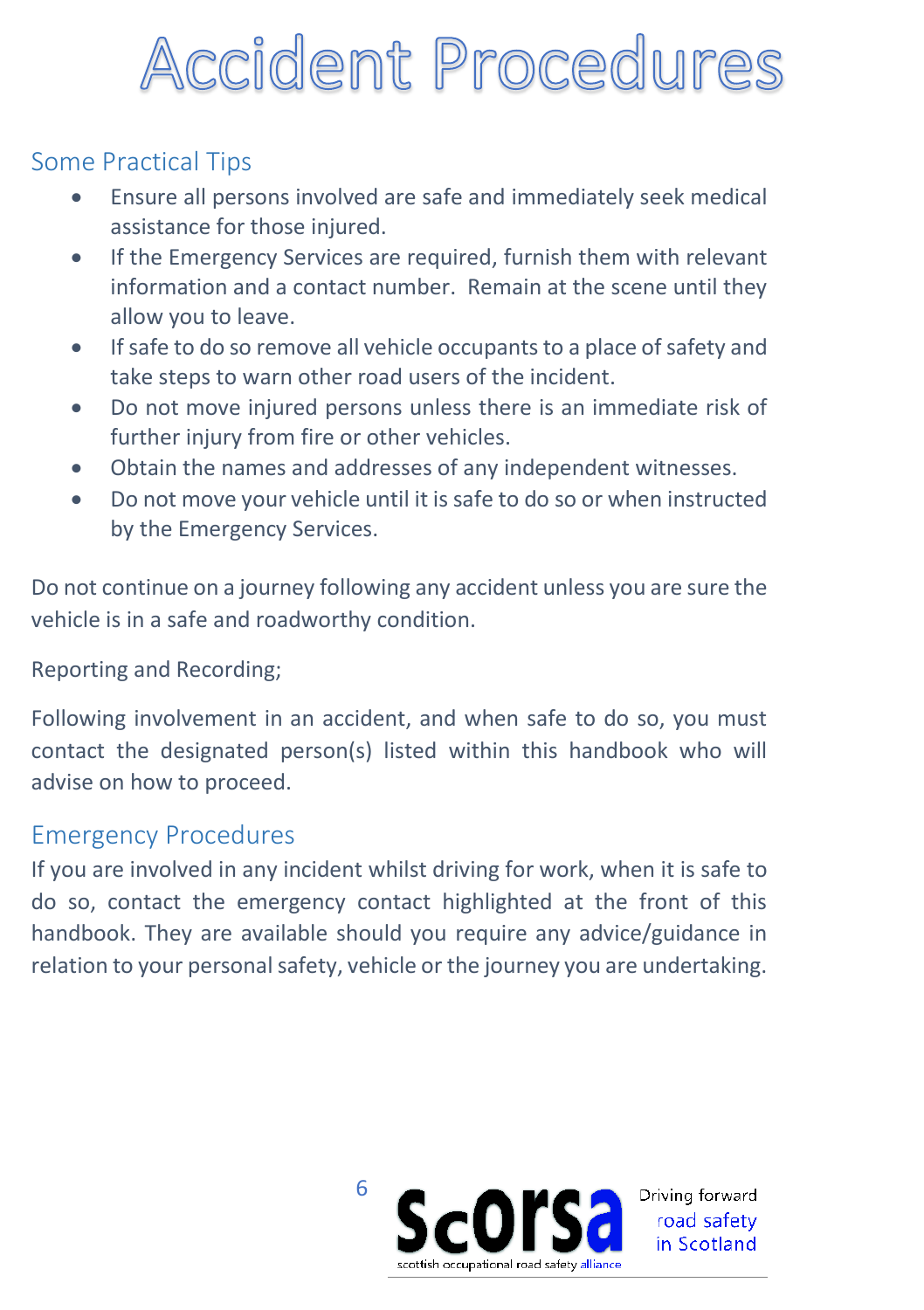

#### Breakdown

If possible, move the vehicle to a safe place or take steps to warn other road users of the incident. Think of other road users and to avoid the potential for a collision:

- Get your vehicle off the road to a safe place if possible
- Warn other road users of the obstruction by utilising hazard warning lights or a warning triangle placed at least 45 metres behind your vehicle.
- If safe to do so, leave lights illuminated on your vehicle.
- Do not stand on the roadway and never between your vehicle and oncoming traffic.



#### **Motorways**

- Pull onto the hard shoulder if possible, and turn your wheels to face to the inside of the carriageway.
- Have all people move to a position of safety away from the carriageway as soon as possible.
- Contact the Highways Agency/Emergency Services using a mobile telephone or Carriageway Emergency Telephone. Do not walk on the 'live' carriageway to reach an emergency phone point.

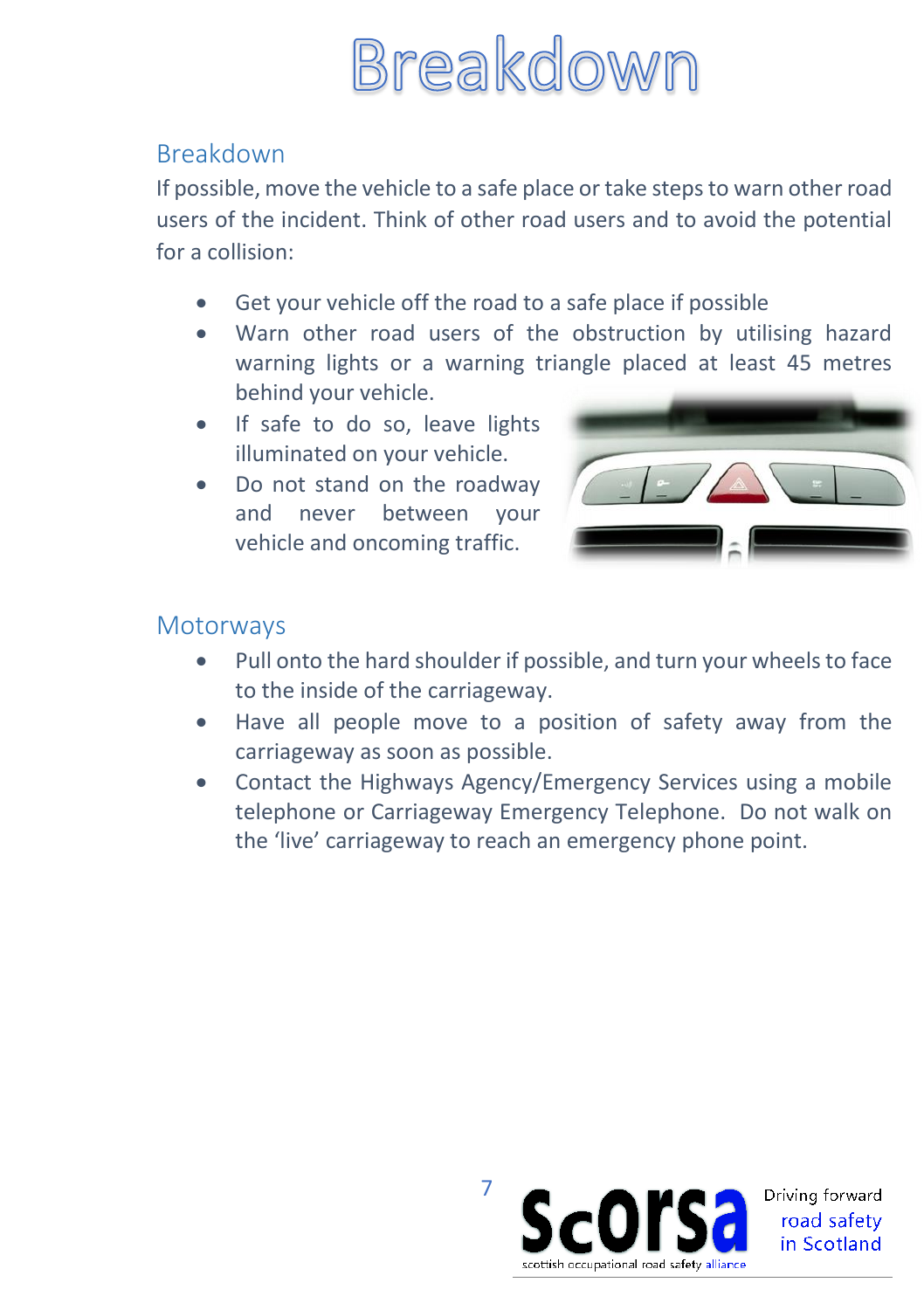# **Journey Planning**

It is important to plan your route before every journey, the more planning in advance you can do, the less likely unforeseen and risky circumstances will arise. You will be better prepared to deal with them if they do.

If a journey is simply to travel somewhere, rather than transporting people or items, then it may be safer to use another form of transport – such as the train.

Consult the weather forecast before you set off, especially if



there has been recent bad weather. If the reported advice is to only make essential journeys then you should follow it. If in any doubt, contact your line manager or our emergency company contact.

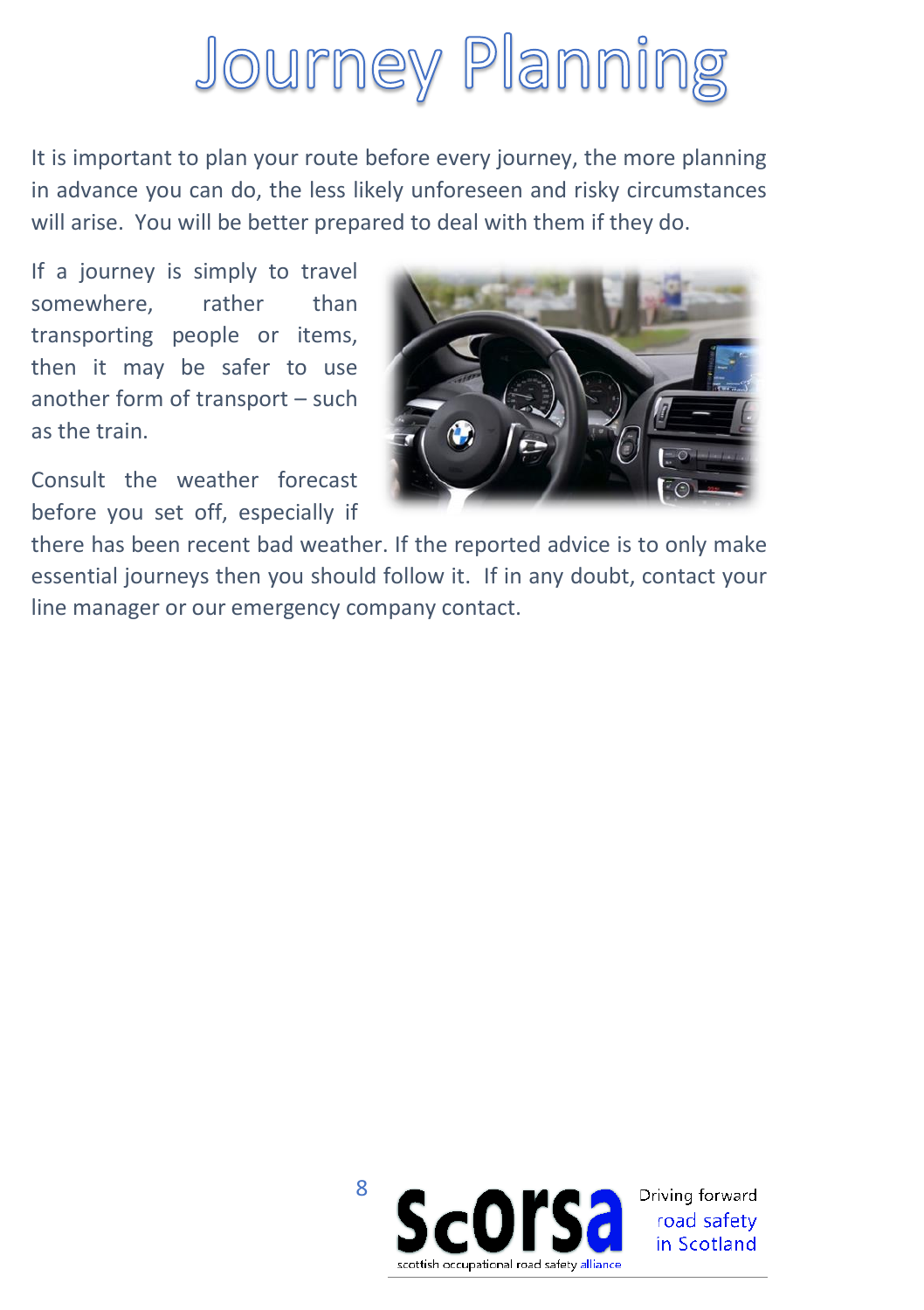# **Journey Planning**

#### Fatigue

Preventing driver sleepiness due to fatigue is something you, as a driver, should consider when undertaking any journey but especially one of a significant distance. Crashes caused by fatigue are more likely to occur:

- On long journeys
- Between 2am and 6am
- Between 2pm and 4pm
- After having less sleep than normal
- After drinking alcohol
- After taking medicines which cause drowsiness
- On journeys home after night shifts

**As a general rule, drivers should take a 15-minute break after driving for 2 hours**. Work schedules should be examined in advance to ensure journeys are not pressured by time.

Driving at night, especially after a long shift, should be avoided. Overnight stays should be considered to help drivers stay within daily and weekly limits (where applicable) and avoid fatigue.

If you have any condition or issue which you consider will impact on your driving, consult with your line manager prior to undertaking any journey.

#### **Seathelts**

**Seatbelts Save Lives**. All drivers and passengers driving or being carried on company business will wear an approved seatbelt or in the case of a child, an approved restraint. Head restraints should also be correctly adjusted.

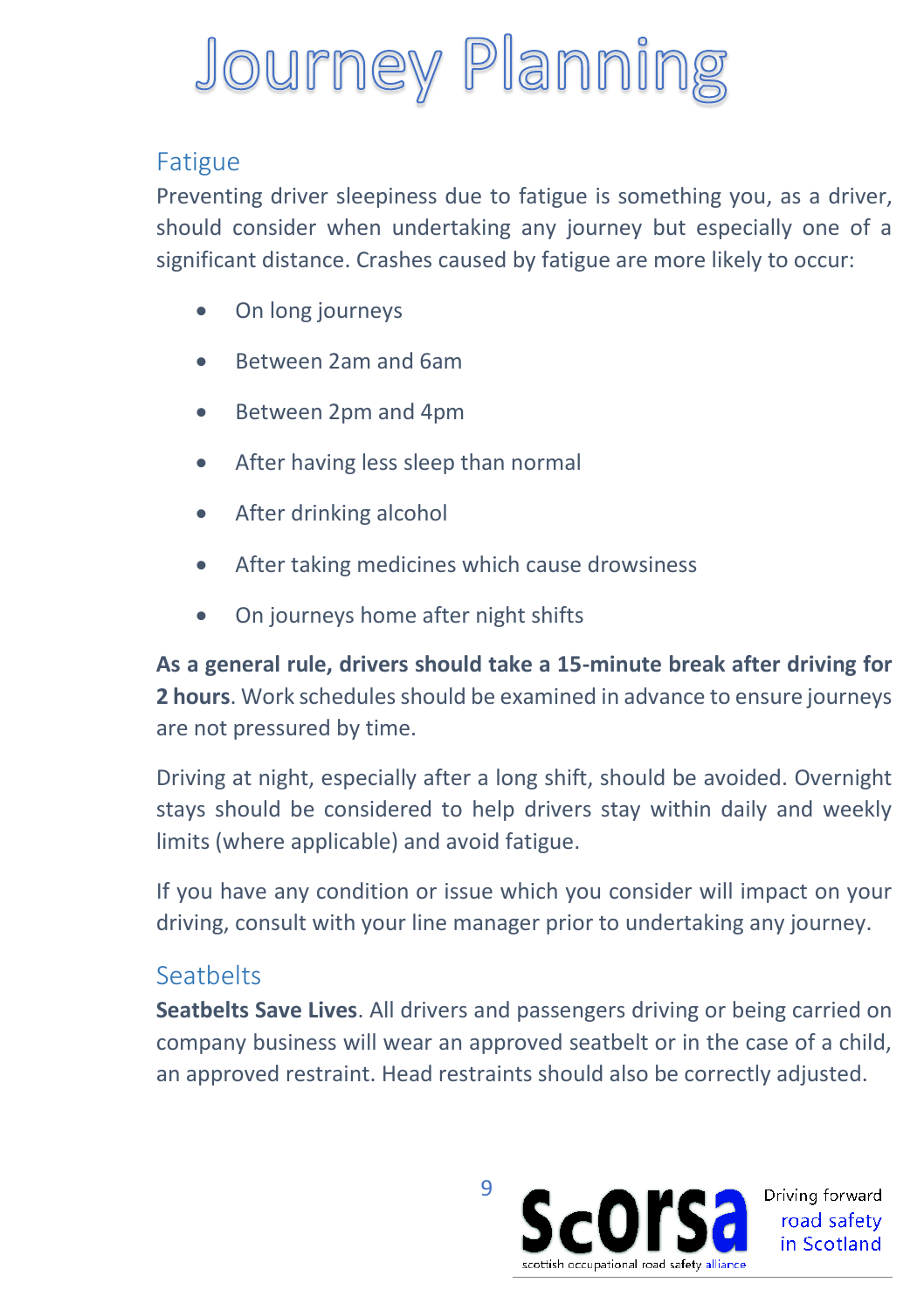### Fitness to Drive

#### **As an Employer we need to know you:**

- are fit to drive at all times
- do not drive when affected by alcohol, drugs or medicines
- do not drive when affected by illness
- do not drive when you are too tired to do so safely

You should inform your line manager about any health issue or personal circumstances which may affect your ability to drive for work purposes. You are also legally required to inform the DVLA of any medical condition affecting your ability to drive safely.

#### Eyesight

To meet the minimum legal eyesight standard for driving you must be able to read a new style number plate (e.g. AB 123 ABC) at a distance of 20 metres. If you have to use glasses or contact lenses to do this, then they must be worn when driving.

It is strongly recommended you have your eyesight checked regularly (at least every two years, or more often if your optician recommends).

#### Alcohol

Avoid drinking alcohol in the hours before you will be driving (for example, at lunchtime). It can take several hours for alcohol to be removed from your body, and you may still be over the limit or affected by alcohol the morning after you have been drinking.

Alcohol impairs judgement, making drivers over-confident and more likely to take risks. It slows their reactions, increases stopping distances, impairs judgement of speed and distance and affects vision. Even a small amount, well below the legal limit, seriously affects the ability to drive safely.



Driving forward road safety in Scotland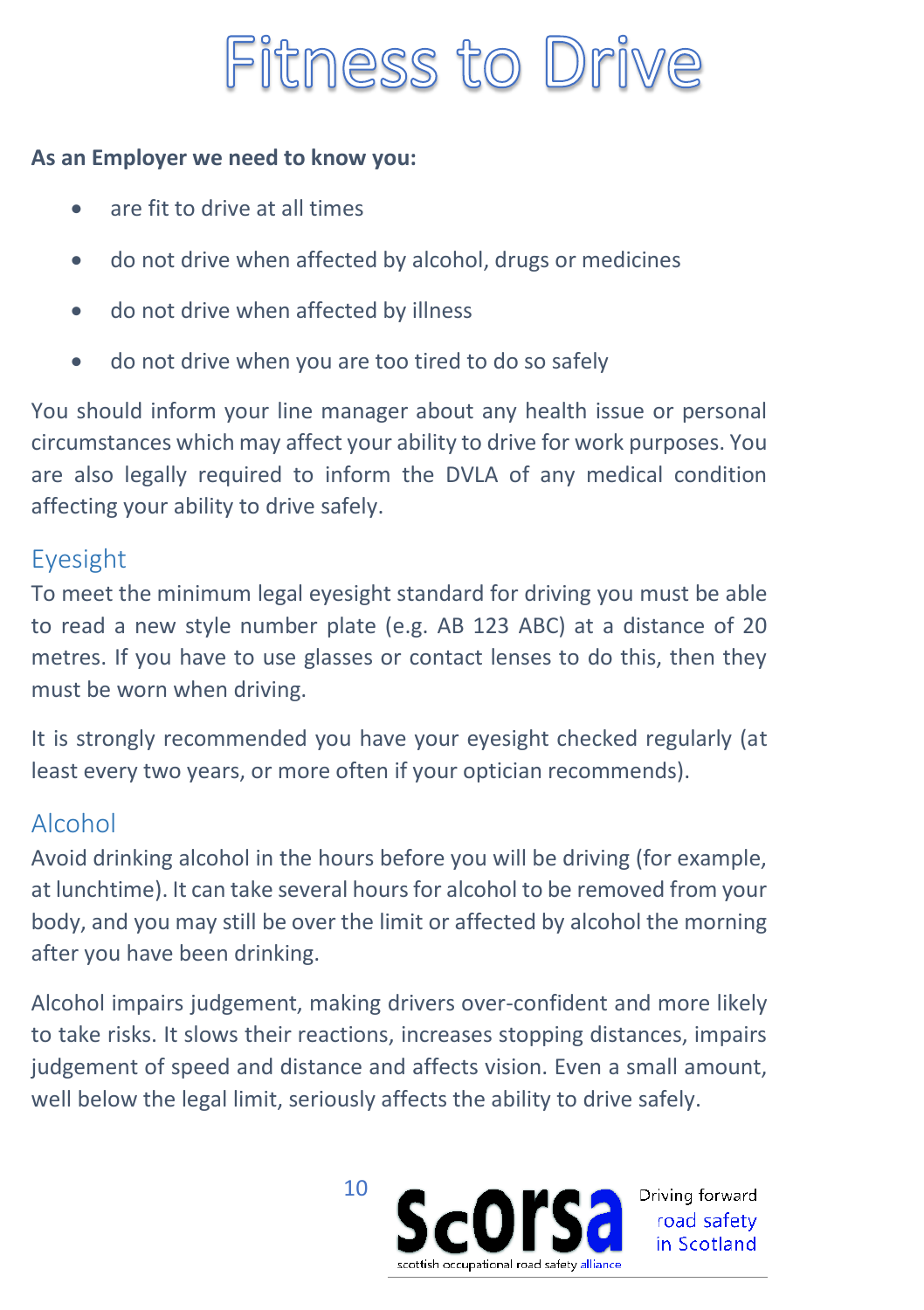### Fitness to Drive

The current legal drink drive limit in the UK is 80 mg of alcohol per 100 ml of blood. In Scotland the legal limit is 50mg of alcohol per 100ml of blood. Drivers with a blood alcohol concentration between 50 and 80 mg per 100ml of blood are 2 to 2 ½ times more likely to crash and 6 times more likely to be in a fatal crash. The risk increases massively when over the limit. A driver who is double the legal limit is 50 times more likely to be in a fatal crash.

The advice is always 'have none for the road' - don't risk it.

#### Drugs

Do not drive if you have taken any illegal drugs. They can affect your decision-making and driving skills, as well as your physical and mental condition and behaviour.

#### Self-Declaration of Fitness

Other than for specific driving licence category requirements which require periodic and /or official medical examinations and reporting, it is **your responsibility** to ensure you are fit to be in control of a vehicle. Any issue or health matter which would impact on this should be reported to your line manager immediately. We all have a responsibility to ensure we:

- Are fit to drive at all times.
- Do not drive when affected by alcohol, illegal drugs or prescribed medicines.
- Do not drive when affected by illness.

11 Driving forward road safety in Scotland scottish occupational road safety allianc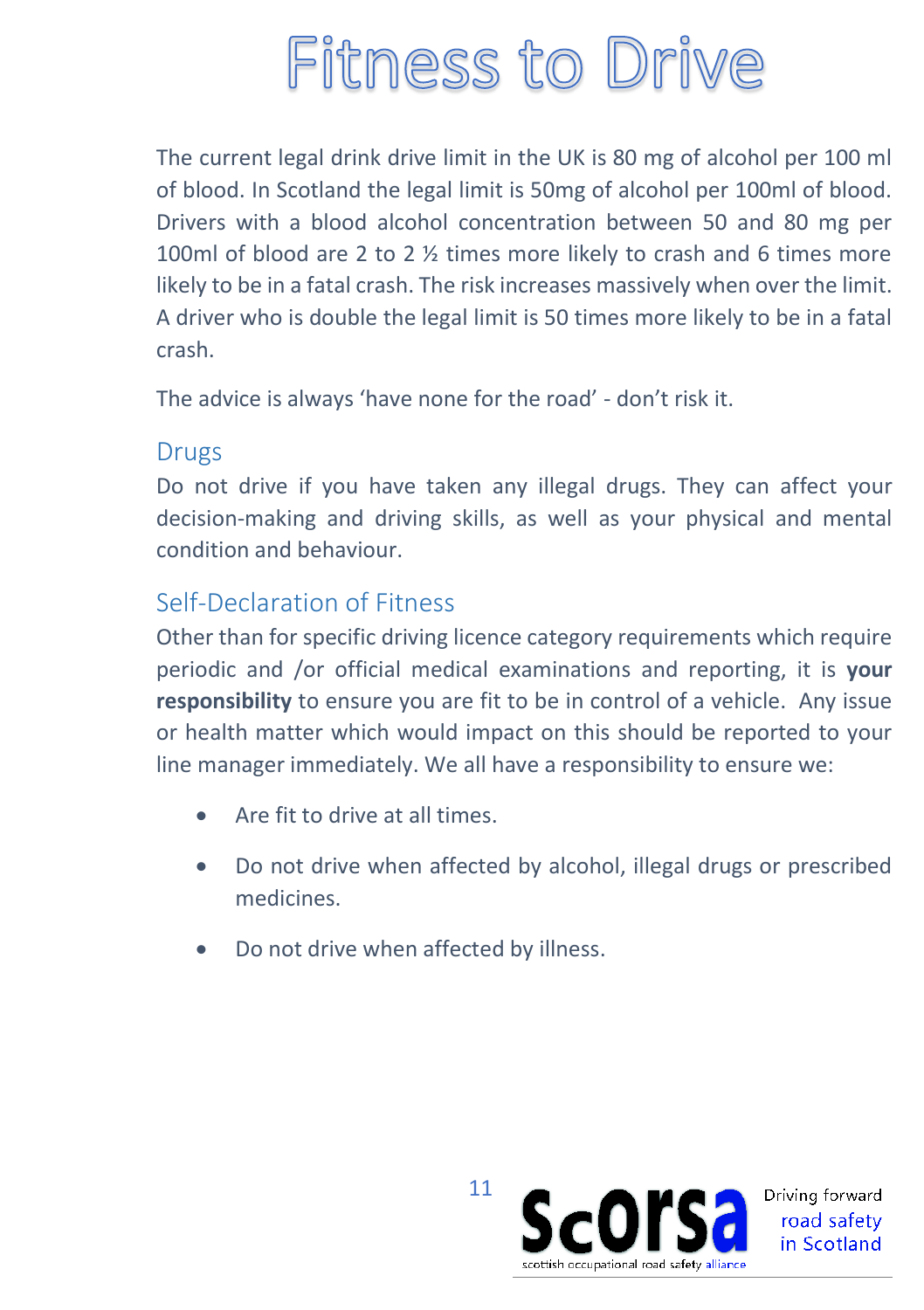### Fitness to Drive

#### Medicines

Check with your GP or pharmacist whether any over-the-counter or prescribed medicines you are taking are likely to affect your driving (for example, by causing drowsiness). If so, ask for an alternative.

Always check the label of medicines and the Patient Information leaflet to see if there are any warnings. If the label says certain side-effects may occur, assume they will do so.

#### Illness

Should you be informed by a medical practitioner to refrain from driving for any reason, you must do so and inform your line manager immediately. If you develop a '**notifiable**' medical condition or disability, or an existing condition or disability has deteriorated since you received your licence, you must also notify the Driver and Vehicle Licensing Agency (DVLA) immediately. Your medical practitioner should be able to advise.

Notifiable conditions in general are those which could significantly affect your ability to drive safely. These can include:

- epilepsy
- strokes
- other neurological and mental health conditions
- physical disabilities
- visual impairments

A list of all conditions which should be notified to DVLA and relevant guidance can be found a[t www.gov.uk/health-conditions-and-driving](http://www.gov.uk/health-conditions-and-driving) 

**You should inform your line manager as soon as possible regarding any health issue which may impact on your ability to drive.**



Driving forward road safety in Scotland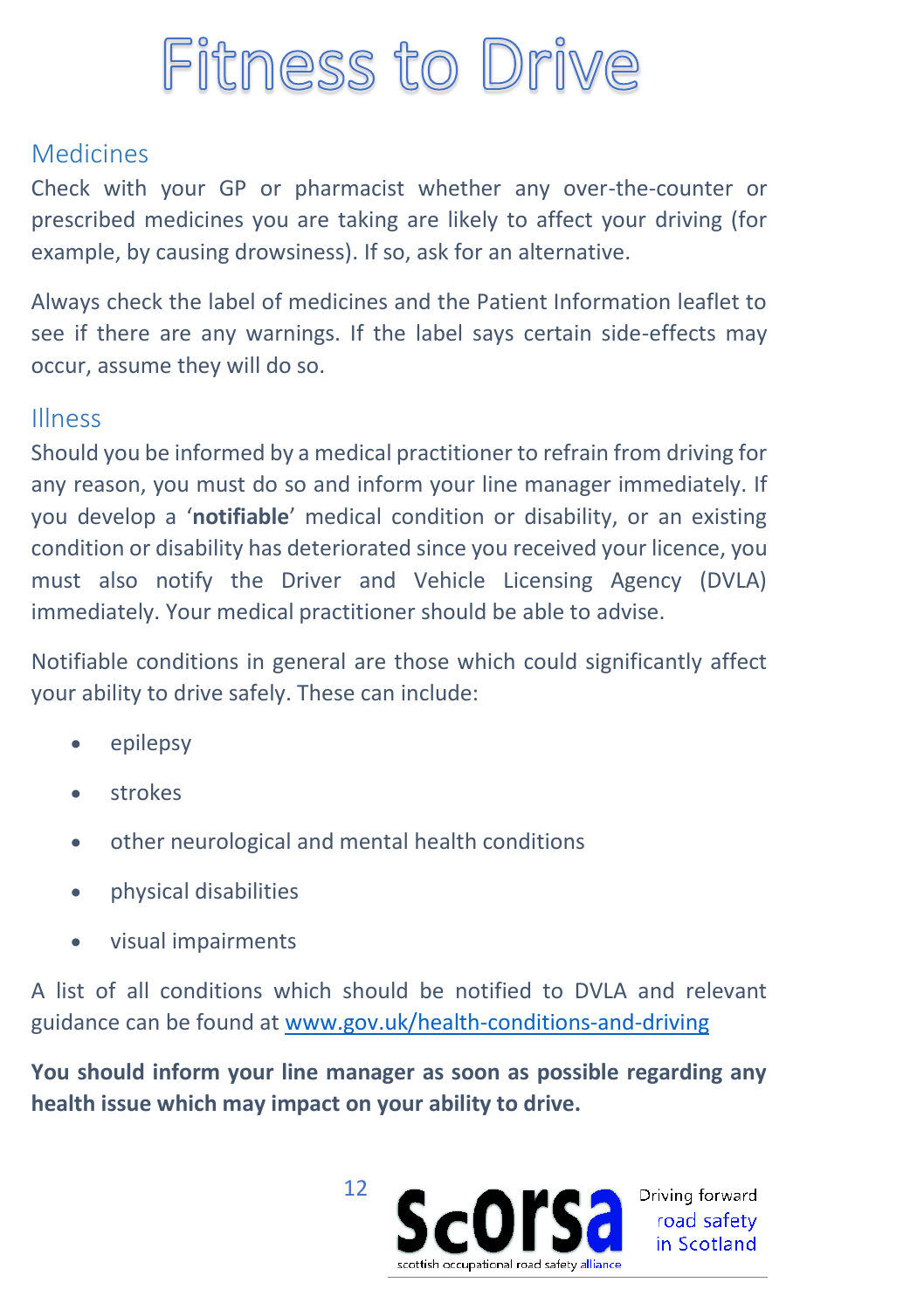

#### Speed Limits

Always drive within speed limits for the road (including variable limits and temporary limits at roadworks) and those relevant to the vehicle you are driving.



#### Speed limits set the

maximum speed for that road; however, there are many circumstances when it is not safe to drive at this speed. Drivers should adjust their speed to the prevailing road, weather and traffic conditions.

Make sure you know the maximum speed limit for your vehicle on any given road. These can have local variance therefore all drivers should pay particular attention to all signage.

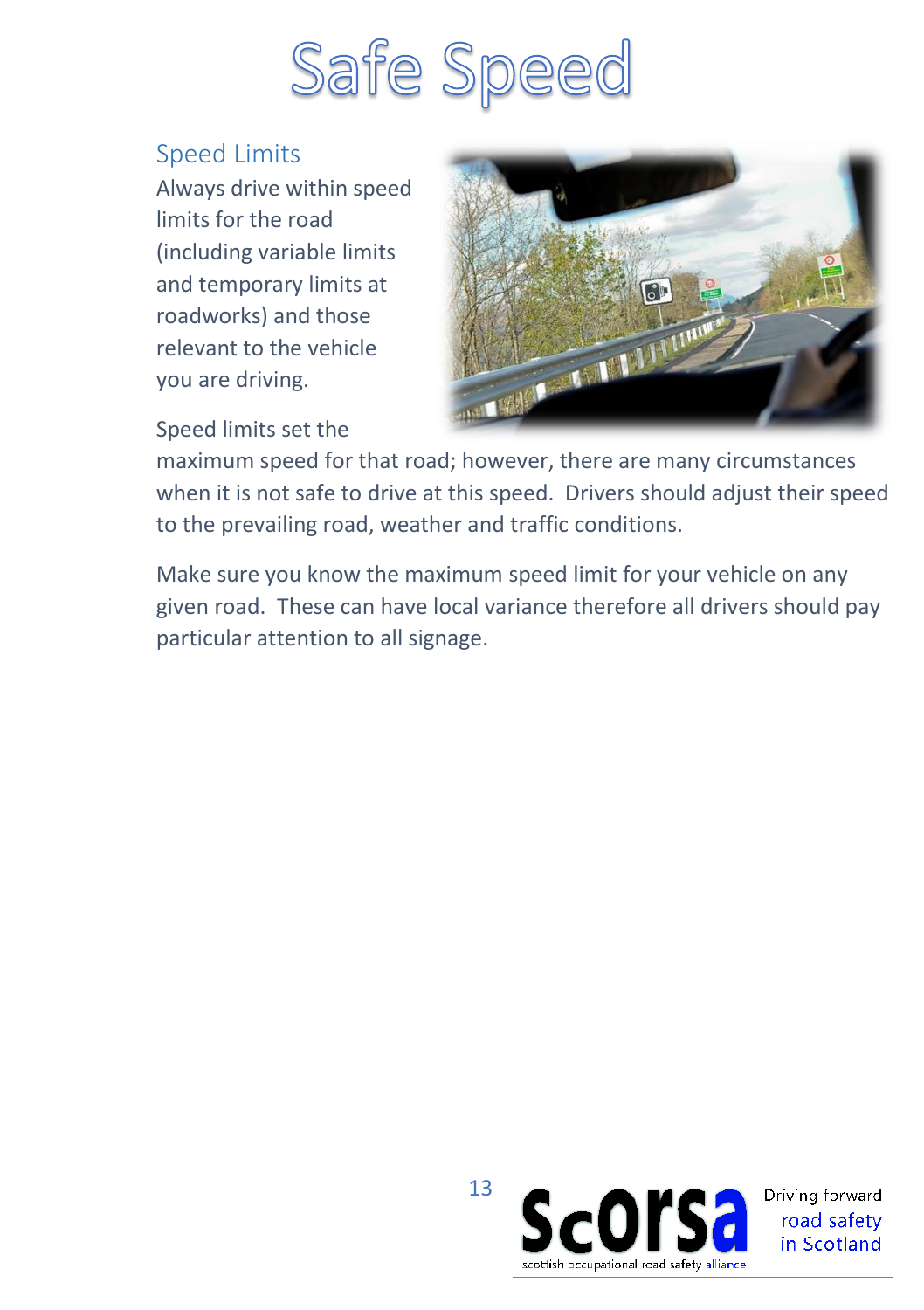

#### Mobile Phones

The making and receiving of calls, texts or any other form of communication using a hand held mobile phone, whilst in control of a vehicle, is illegal and therefore not permitted.

The Regulation includes any "device, other than a two-way radio, which performs an interactive communication function by transmitting and receiving data".

#### 'Hands Free' Mobile Phone Systems

The making or receiving of communications via a 'hands free' system does not significantly reduce the risk as issues are directly related to the mental distraction and divided attention of taking part in a phone conversation at the same time as driving.

Drivers who use a mobile phone, whether hand-held or hands-free are also four times more likely to crash, injuring or killing themselves and other people.

#### Smoking

Smoking or the use of electronic substitute cigarettes (or equivalent) is not permitted whilst driving company vehicles or whilst carrying passengers in your own vehicle for company purposes.

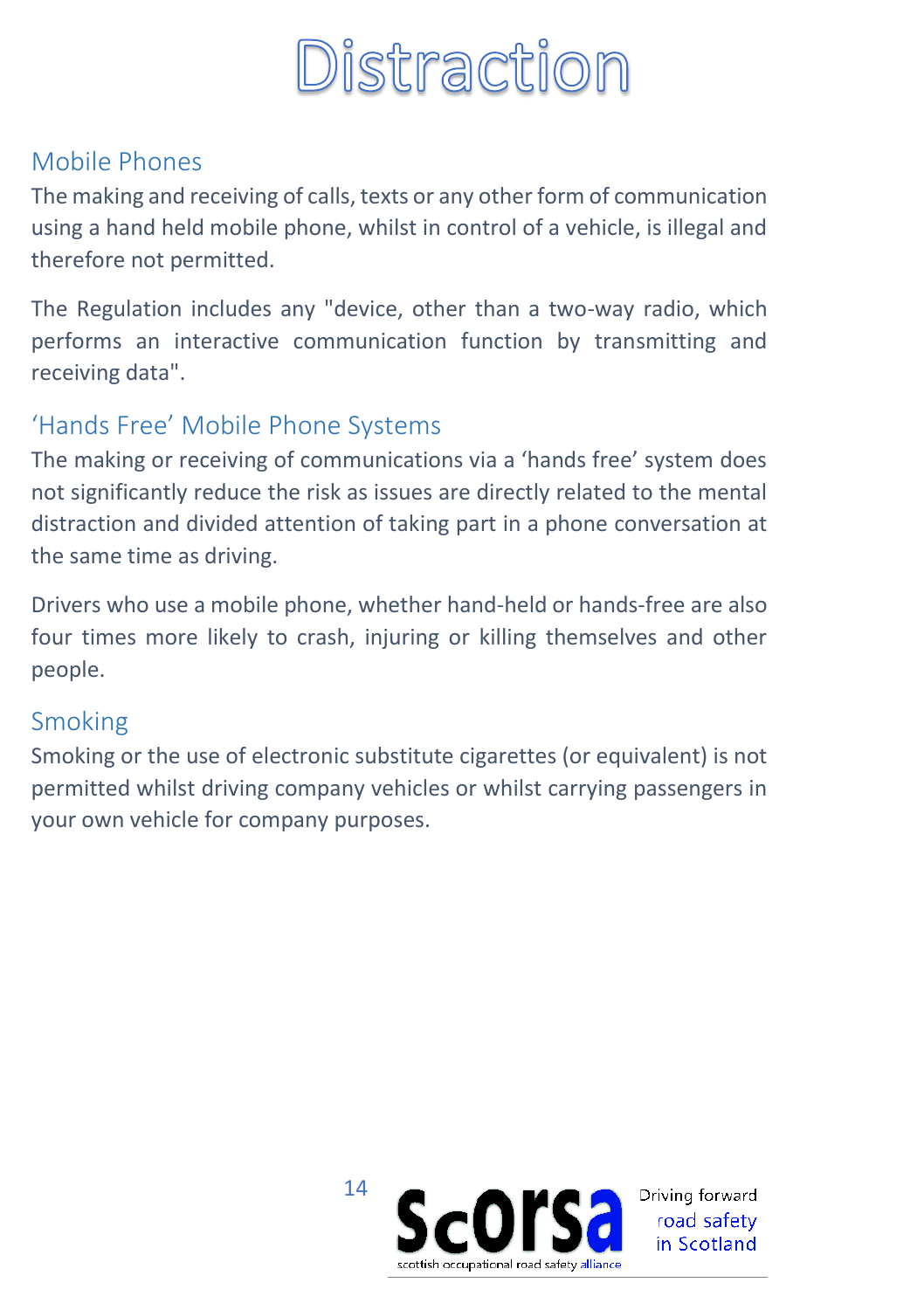# Distraction

#### Satellite Navigation and Other Vehicle Technologies



Your vehicles will be fitted with numerous devices designed to assist with your journey, with Satellite Navigation Systems (SatNav) being the most common. While these devices can be used legally to good effect, they can also increase the risk of distraction if not used properly.

Please ensure you receive the necessary training

through your Manager to use such devices safely. SatNav should be used to inform/advise a driver during a journey and should never override existing road or traffic situations. SatNav devices should never be adjusted whilst driving.

SatNav should be set before the journey starts. If it is necessary to make adjustments or to input new information, only do so when stopped in a safe place.

#### Speed Management Systems

The responsibility of driving within existing speed limits during any given journey is the responsibility of the driver. Should a driver engage a Cruise Control system or Speed Limiter type device they should ensure the limit is appropriate for the vehicle type and road. Such systems are not capable of considering all prevailing road and traffic conditions.

The driver is ultimately responsible for the speed and control of a vehicle at any given time.